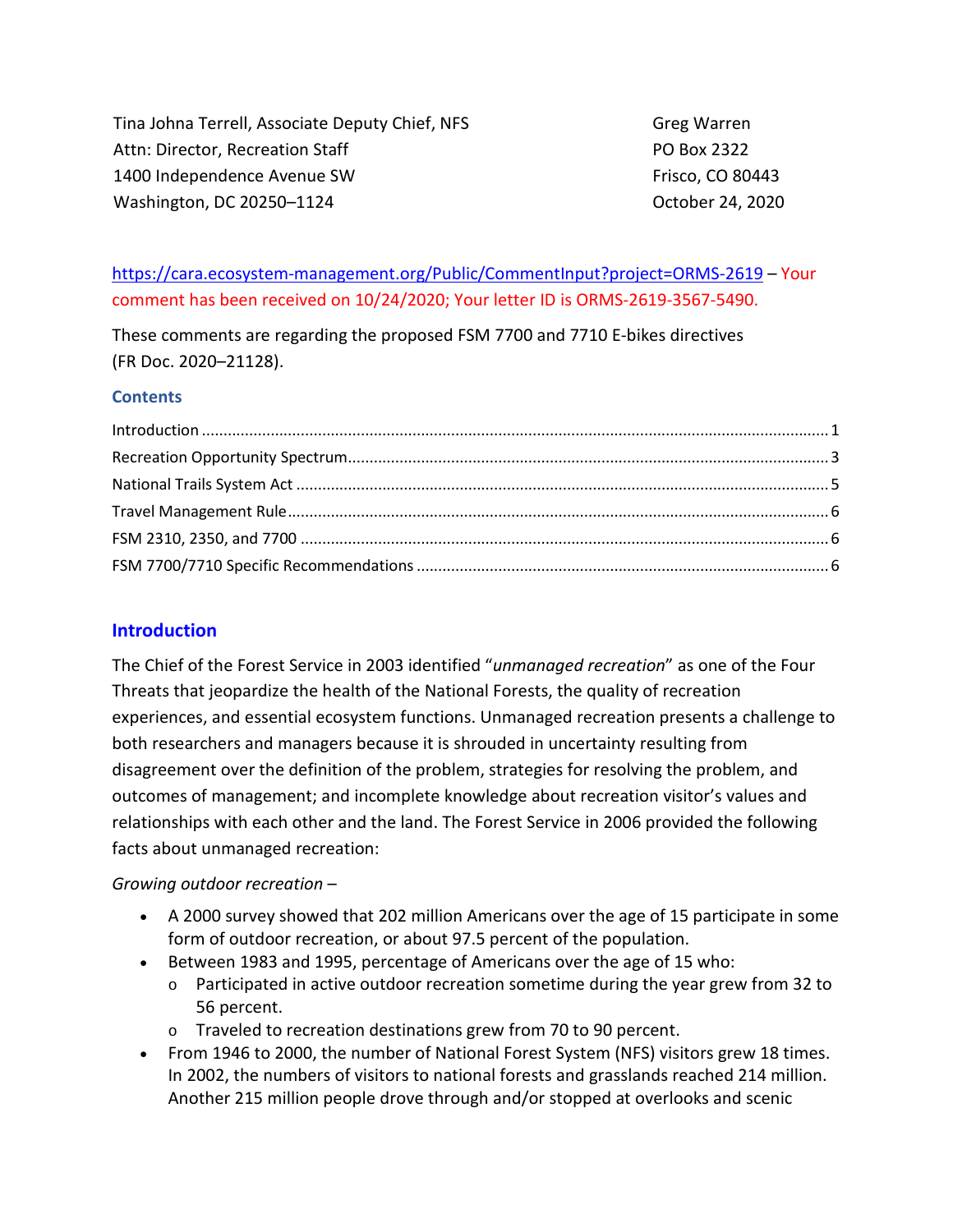pullouts to enjoy the vistas but did not use Forest Service facilities. As the US population is expected to more than double from 275 to 571 million by the next century (2100), the number of visitors to NFS lands is expected to dramatically increase.

- Pressures on undeveloped natural land for recreation purposes due to growth in U.S. population is:
	- o Moderate to heavy through most of the West
	- o Heavy through most of the Southwest and the Rockies

## *Impacts of unmanaged recreation* –

• Erosion, user conflicts, spread of invasive species, damage to cultural sites, disturbance to wildlife, destruction of wildlife habitat, and risks to public safety can result from unmanaged recreation, including cross-country OHV use.

To address motor vehicle use issues the Forest Service established a Travel Management Rule (36 CFR § 212) in 2005 and supporting FSM 2350, FSM 7700, and FSM 7710 directives in 2008.

Secretarial Memorandum to the Chief of the Forest Service on June 12, 2020, discusses increasing access to the National Forests stating, "*It is imperative for the Forest Service to manage the National Forests and Grasslands for the benefit of the American people. These lands provide a multitude of public benefits, including diverse recreational opportunities, access to world-class hunting and fishing, and forest products that support America's traditions and way of life. Accordingly, the Forest Service will increase access to Forest Service lands by streamlining the permit process for recreational activities and embracing new technologies and recreation opportunities…."*

The Secretarial Memorandum could have mentioned the need to provide for a spectrum of recreation opportunities on National Forest System lands and how the Forest Service uses the Recreation Opportunity Spectrum (ROS) planning framework to provide for an appropriate mix of those opportunities. The Secretary should have recognized that Primitive and Semi-Primitive ROS settings restrict motor vehicle use and limits social encounters in more primitive settings to help ensure that quality experiences are realized. Furthermore, the direction could have addressed the need to be fair with the allocation between commercial use permits and general public use of limited recreation opportunities in Primitive and Semi-Primitive Non-Motorized ROS settings where user capacity must be managed if quality experiences are to be realized.

"*Serving our customers and honoring our multiple-use mission is at the heart of how we propose to manage e-bike use*," said Forest Service Chief Vicki Christiansen in a September 24, 2020, news release. "*Developing consistent, straightforward guidance on this increasingly popular recreational activity will protect resources, promote safety, and increase access to national forests and grasslands for a wider range of users*." The news release also recognized that ebikes are currently allowed on nearly 60,000 miles of trails, but describes that the Forest Service still wants to increase access and facilitate e-bike use.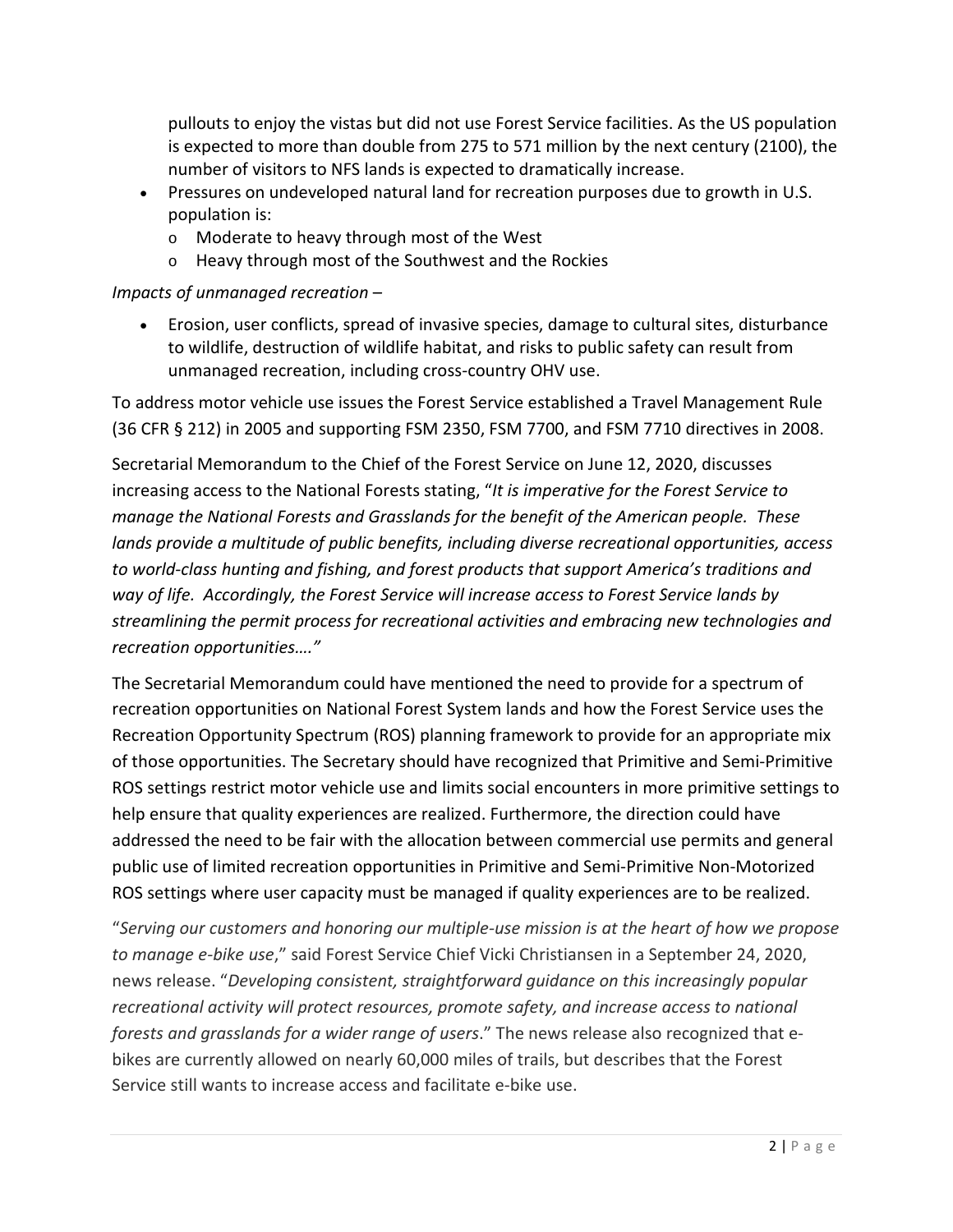The purpose of this statement is unclear, but it might suggest that the Forest Service wants to allow e-bikes in Primitive and Semi-Primitive Non-Motorized Recreation ROS settings. I believe that e-bikes should not be allowed in these more primitive ROS settings. Primitive means ''*of or relating to an earliest or original stage or state*'' and e-bikes are not primitive in nature.

Asymmetric impacts between e-bikes and traditional nonmotorized users will tend to displace hikers and equestrians. The asymmetric or one-way nature of conflict indicates that active management is needed to maintain the quality of recreation for visitors who are sensitive to conflicting uses. Visitors who are sensitive to conflict are likely to be dissatisfied or ultimately displaced[.1](#page-2-1)

A Forest Service web story by Korey Morgan on October 7 describes that, "*The gravel popping under the bicycle's tires had a familiar sound. The trail would soon make an abrupt turn upwards, marking the beginning of a grueling climb up miles of steep terrain. In anticipation, I pressed the button on the bike's onboard computer, engaging the pedal assist. Immediately the motor silently relieved some of the burden of what would have been a heart-pounding ascent on a traditional trail bike… Perhaps more importantly, e-bikes are opening the door to a beloved recreational activity for older adults and seniors. Simply put, pedal assisting electric motors lower the high physical hurdle of even modest rides*."

I recognize that E-bikes (and motorcycles) allow for single-track trail riding for some older adults and seniors that do not want to be burdened by inclines. However, many older adult mountain bike riders including myself do not feel that heart-pounding ascents on a mountain bike is a burden. A burden to me is reengaging in a climb after clearing the path for an aggressive e-bike rider. Simply put, pedal assisting electric motors lower the high physical hurdle of even modest rides allowing all riders to ride with the power of a professional rider. Fortunately, the Forest Service has 60,000 miles of designated motorcycle trails and Semi-Primitive Motorized and Roaded Natural ROS settings available for recreationist seeking a motor assist in their trail related activities. Several year-round resorts operating under a special use permit have established e-bike and e-MTB use within their permit boundary.

## <span id="page-2-0"></span>**Recreation Opportunity Spectrum**

The e-bike Federal Register Notice states, "*the proposed revisions would add a paragraph to Forest Service Manual (FSM) 7702 to establish promotion of e-bike use on NFS lands as an objective*." This unconstrained objective as written appears to be inconsistent with the planning rule and planning directives which requires that Recreation Opportunity Spectrum (ROS) settings be established through forest planning processes. If this objective is to be retained, it should be constrained by describing that, "*E-Bike use is promoted, but in only those areas where* 

<span id="page-2-1"></span><sup>1</sup> Manning, R.E. (2010). Studies in Outdoor Recreation: Search and Research for Satisfaction. Studies in Outdoor Recreation: Search and Research for Satisfaction. Page 218.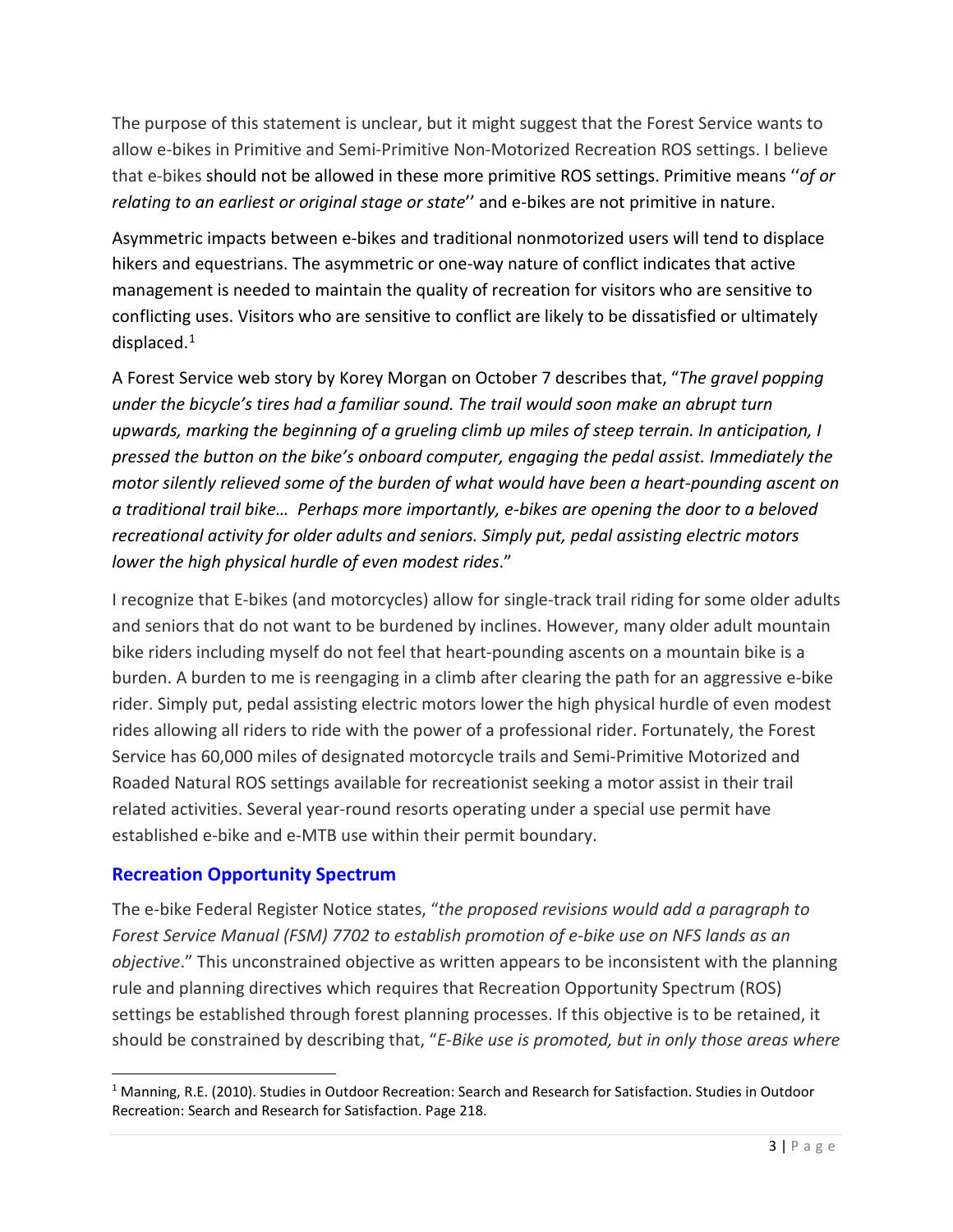*E-Bike use is compatible with the established ROS setting.*" To be consistent with ROS as used in the Forest Service planning rule and planning directives, electric bikes (a motorized vehicle) should not be allowed in established Primitive and Semi-Primitive Non-Motorized ROS settings.

A recreation opportunity is an opportunity to participate in a specific recreation activity in a particular recreation setting to enjoy desired recreation experiences and other benefits that accrue. Recreation opportunities include non-motorized, motorized, developed, and dispersed recreation on land, water, and in the air.

Recreation setting is the social, managerial, and physical attributes of a place that, when combined, provide a distinct set of recreation opportunities. The Forest Service uses the recreation opportunity spectrum to define recreation settings and categorizes them into six distinct classes: primitive, semi-primitive non-motorized, semi-primitive motorized, roaded natural, rural, and urban.

The Forest Service Planning Handbook describes that the Interdisciplinary Team uses the recreation opportunity spectrum to define recreation settings and categorize them into the six distinct classes as the structure to describe recreational settings. At the forest scale, sustainable recreation is derived through the integrated planning process and emerges as the resultant set of desired recreation opportunity spectrum classes. Each setting provides opportunities to engage in activities (motorized, nonmotorized, developed, or dispersed on land, water, and in the air) that result in different experiences and outcomes. Plans must include desired conditions for sustainable recreation using mapped desired recreation opportunity spectrum classes. A plan should include specific standards or guidelines where restrictions are needed to ensure the achievement or movement toward the desired recreation opportunity spectrum classes.

*"The recreation opportunity spectrum has been an effective land management planning tool since 1982. The recreation opportunity spectrum is a framework for identifying, classifying, planning, and managing a range of recreation settings. The setting, activity, and opportunity for obtaining experience are arranged along a spectrum of classes from primitive to urban. In each setting, a range of activities is accommodated… Through this framework, planners compare the relative tradeoffs of how different patterns of settings across the landscape would accommodate (or not accommodate) recreational preferences, opportunities, and impacts (programmatic indirect environmental effects) with other multiple uses….*" (Forest Service Planning Rule, PEIS, page 209).

The 1986 ROS Book is included as **Attachment A** for reference.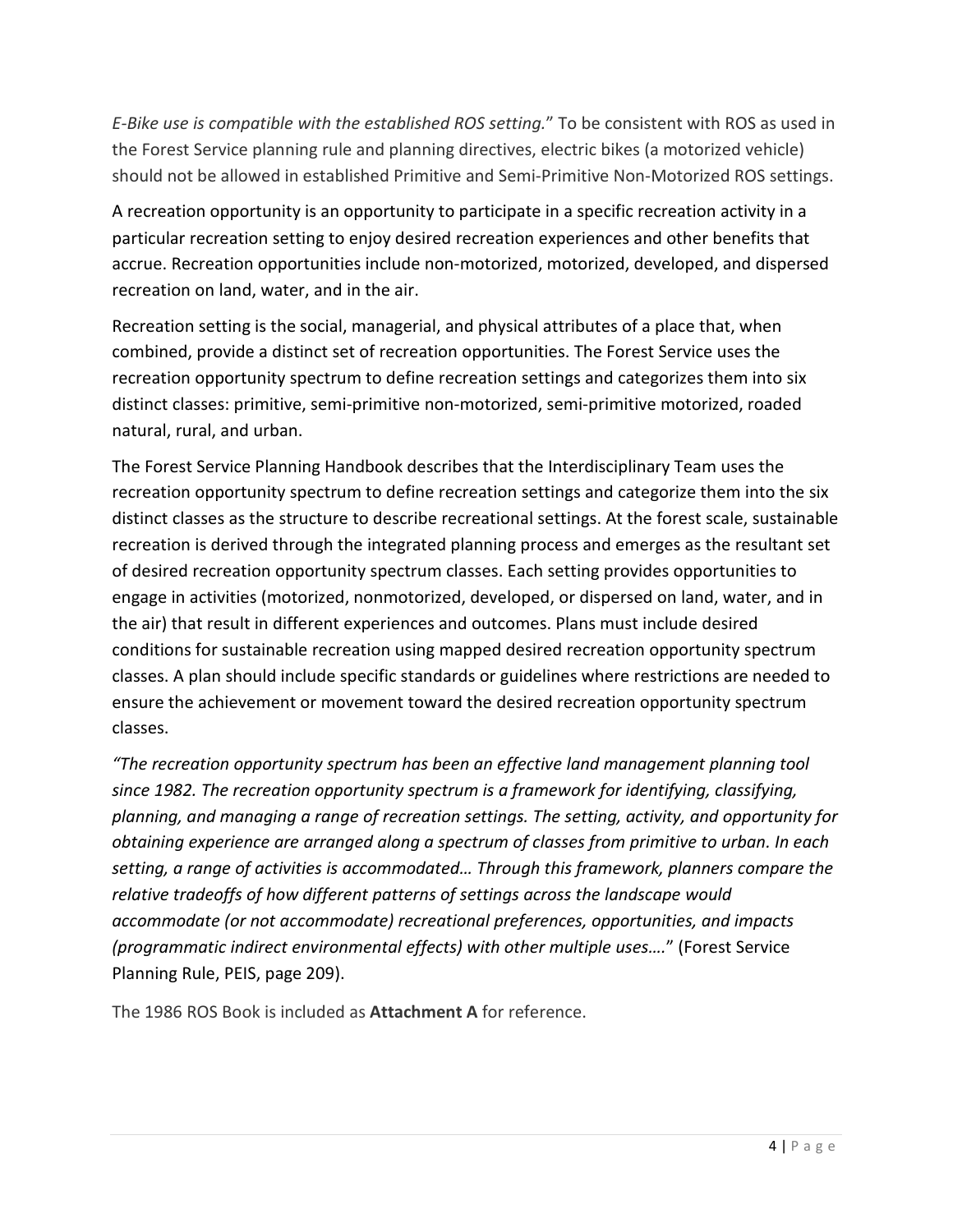Visitor use management planning should follow the policies and practices described by the Interagency Visitor Use Management Council. [2](#page-4-1) A specific concern is that visitor use management practices need to be sensitive to situations where there is an asymmetric nature of a conflict (e.g., e-bike users and equestrians). Asymmetric impacts between e-bikes and traditional nonmotorized users will tend to displace hikers and equestrians. Manning states, "*The asymmetric or one-way nature of conflict suggests that active management is needed to maintain the quality of recreation for visitors who are sensitive to conflicting uses. Visitors who are sensitive to conflict are likely to be dissatisfied or ultimately displaced*."[3](#page-4-2) In those situations, monitoring and adaptive management actions should ensure that the e-bike use does not substantially degrade non-motorized use. Implementation of visitor use management principles would assist the agencies in the planning and management of the recreation resource and facilitate addressing unmanaged recreation concerns, issues, and opportunities on Federal lands.

E-bikes increase uphill flow rates, which will affect encounter rates with non-motorized users. I have been irritated by aggressive e-MTB riders on the Deschutes National Forest when riding on the North Fork trail needing to stop to let them pass and then having a difficult restart of my ascent. I have also been surprised when an e-bike silently and quickly overtook me ascending with little effort on paved recreation paths on the White River National Forest. Some of these RecPath e-bike riders demonstrate little skill or awareness that riders of all ages and abilities may be descending towards them on a twisty path after being dropped off on Vail Pass by a permitted shuttle service. The advantages of e-bikes are clear for the user: you ride more and cover more ground with less effort. However, these advantages for e-bike riders affect other users resulting in degraded experiences for non-motorized recreationists on shared use trails.

## <span id="page-4-0"></span>**National Trails System Act**

Electric bikes are motorized vehicles, which in general is not allowed along a National Scenic Trail: "*The use of motorized vehicles by the general public along any national scenic trail shall be prohibited.*"[4](#page-4-3) The proposed policy states, "*E-bikes are not allowed on a National Scenic Trail unless a regulatory exception authorized by the National Trails System Act is met or there is an exception in the enabling legislation for the trail*." This proposed policy statement should be deleted since it is unclear and does not strictly align with all the requirements of the National

<span id="page-4-1"></span><sup>2</sup> https://visitorusemanagement.nps.gov/

<span id="page-4-2"></span><sup>&</sup>lt;sup>3</sup> Manning, R.E. (2010). Studies in Outdoor Recreation: Search and Research for Satisfaction. Studies in Outdoor Recreation: Search and Research for Satisfaction. Page 218.

<span id="page-4-3"></span><sup>4</sup> "*National scenic or national historic trails may contain campsites, shelters, and related-public-use facilities. Other uses along the trail, which will not substantially interfere with the nature and purposes of the trail, may be permitted by the Secretary charged with the administration of the trail… Efforts be made to avoid activities incompatible with the purposes for which such trails were established. The use of motorized vehicles by the general public along any national scenic trail shall be prohibited."* (16 U.S.C. § 1246(c))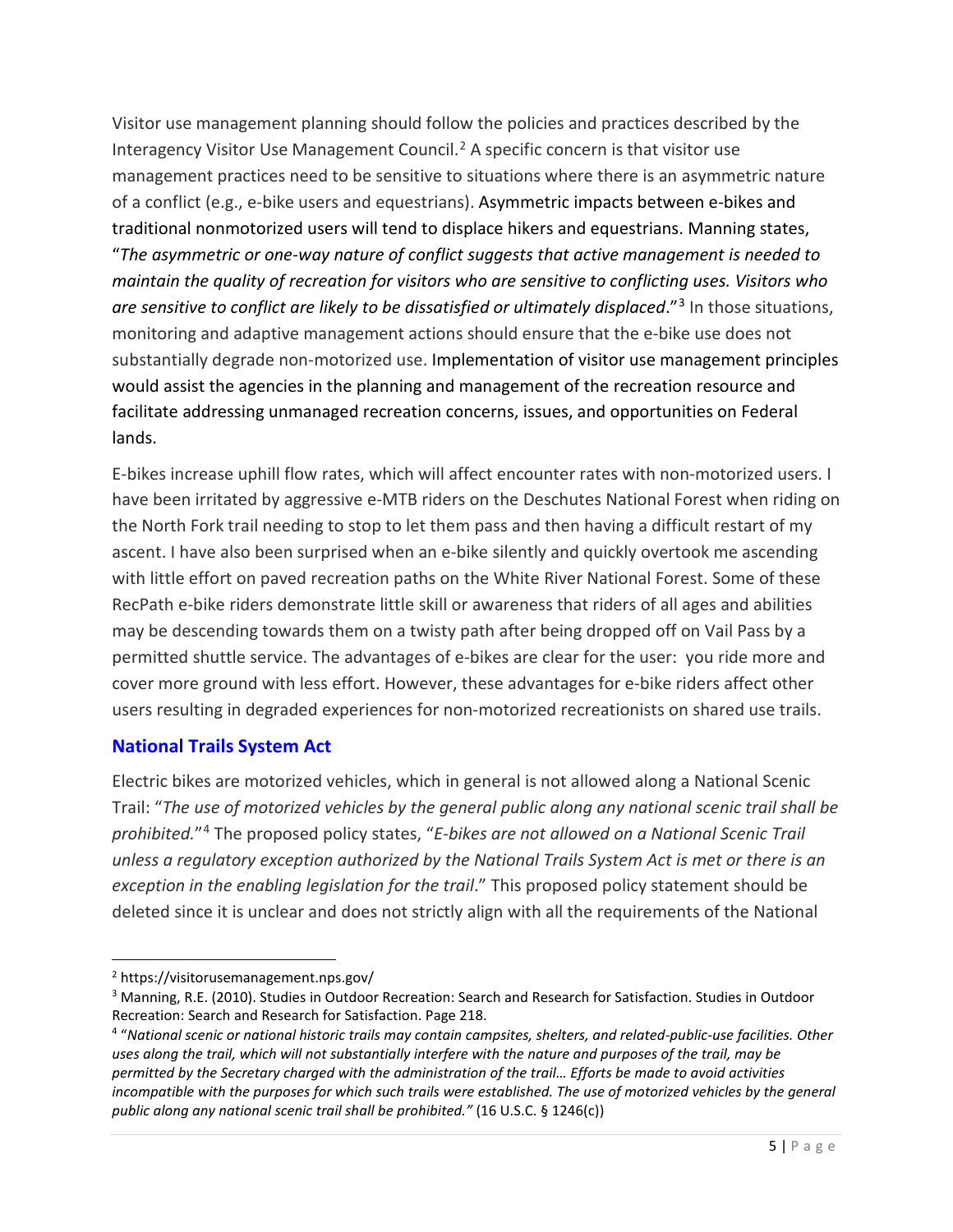Trails System Act. Instead, FSM 7700 policy should simply state, "*E-Bikes are motor vehicles for the purpose of addressing the requirements of the National Trails System Act*."

#### <span id="page-5-0"></span>**Travel Management Rule**

Designation of e-bike routes and areas should follow the requirements of 36 CFR § 212, including 36 CFR § 212.55 - Criteria for designation of roads, trails, and areas. E-bike designation decisions must include adequate site-specific analysis under NEPA and the required application of the minimization criteria and other travel management requirements.

In addition, e-MTB (and MTB) use should not result in "*constructing, placing, or maintaining any kind of road, trail, structure, … significant surface disturbance, or other improvement on National Forest System lands*" (36 CFR § 261.10 Part A).

#### <span id="page-5-1"></span>**FSM 2310, 2350, and 7700**

FSM 2310 (Sustainable Recreation Planning), FSM 2350 (Trail, River, and Similar Recreation Opportunities), and FSM 7700 (Travel Management). The FSM 7700/7710 proposed e-bike direction should be revised based on the comments received. Afterwards, the Forest Service through a Federal Register Notice should invite comments to address e-bikes for all changes proposed for FSM 2310, FSM 2350, and FSM 7700/7710. This would provide the public with an opportunity to review the full extent of the proposed e-bike direction being considered by the Forest Service.

The following are two examples of FSM 2350 policies that may affect e-bike use:

- FSM 2353.05 should include an e-bike definition that clearly defines an e-bike as a motor vehicle.
- FSM 2353.28 Management of Motor Vehicle Use and OSV Use should be amended to address e-bikes.

FSM 2350 is not posted on the Forest Service website and is not available upon request. So, I have included FSM 2350 (2300-2020-1) as part of these comments as **Attachment B** for reference.

<span id="page-5-2"></span>The formulation and issuance of FSM 2310 and FSM 2350 should follow the Public Participation requirement of FRRRPA and the Public Notice and Comment for Standards, Criteria, and Guidance Applicable to Forest Service Programs (16 U.S.C. § 1612(a), 36 CFR § 216).

## **FSM 7700/7710 Specific Recommendations**

Following are specific comments on the proposed FSM 7700/7710 proposed direction.

#### **7701.2c - Other Authorities**.

Recommend adding to the list FSM 2310.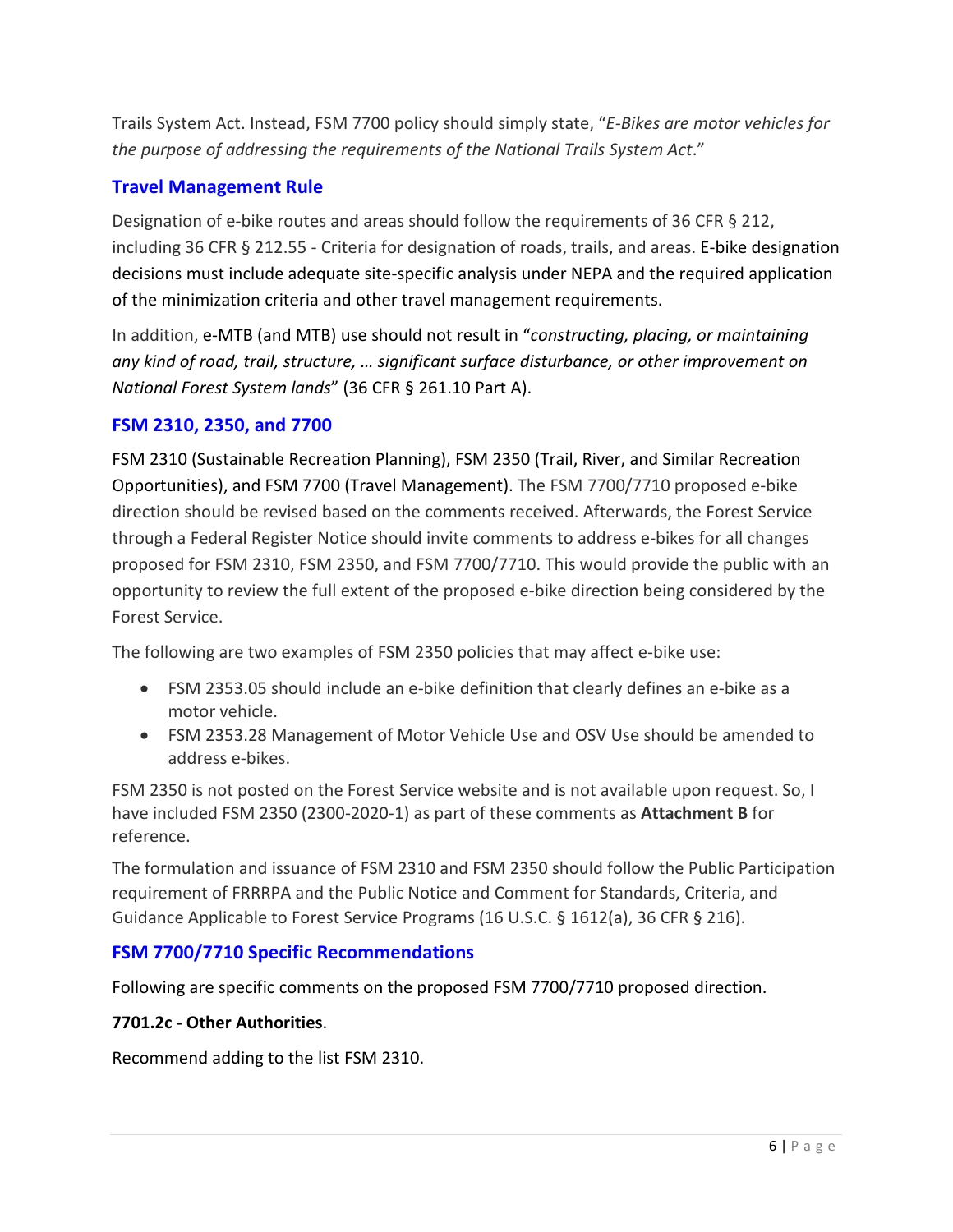#### **7702 – OBJECTIVES.**

## **3. To provide an appropriate range of recreation opportunities on NFS lands and to minimize conflicts among uses of NFS lands**.

I recommend modifying the objective to address the Recreation Opportunity Spectrum: "*To provide a range of recreation opportunities on NFS lands consistent with Recreation Opportunity Spectrum settings to minimize conflicts among uses of NFS lands*."

**8. To consider emerging technologies (such as e-bikes) that are changing the way people access and recreate on NFS lands. For example, where suitable for use, e-bikes may provide new opportunities for individuals who might otherwise be prevented from experiencing an NFS trail without assistance from an electrical motor.**

I recommend modifying this objective to recognize the need to manage recreation use including use associated with new technologies.<sup>[5](#page-6-0)</sup> The following statement should be added to this part: "*The Forest Service uses the Recreation Opportunity Spectrum for planning and management of visitor use for the purpose of providing for diverse opportunities on NFS lands. Forest plan assessments and monitoring should identify new uses and address changed conditions through planning revision and amendment processes as appropriate. Recognize that all routes and areas may not be open to a specific use. For example, e-bikes provide individuals an opportunity on portions of the NFS trails system, but that all trails are not available to motor vehicle use*."

## **7705 – Definitions**

I support the definition of a "bicycle" as a, "…solely human-powered device…" and the definition of an "electric bicycle (e-bike)" as, "…a type of motor vehicle…equipped with…an electric motor…." I commend the Forest Service for taking this approach, rather than exempting e-bikes from the definition of a motorized vehicle to allow e-bikes on non-motorized trails.

#### **7711.3 - MVUMs and OSVUMs.**

## **6. Use the following eight categories to identify classes of motor vehicles on an MVUM:**

## **g. Trails Open to E-Bikes Only. Specify the class or classes of e-bikes allowed (Class 1, 2, and/or 3).**

I recommend that the direction address whether *Trails Open to E-Bikes Only* can also be closed to hiker/pedestrian use for safety purposes.

Prior to designating routes for e-bikes there needs to be an enforcement strategy prior to implementation. How would Forest Service staff recognize the three classes of e-bikes? How would staff know if Class 1 e-bike parameters have been defeated/tuned to provide for the

<span id="page-6-0"></span><sup>5</sup> https://www.fs.fed.us/projects/four-threats/facts/unmanaged-recreation.shtml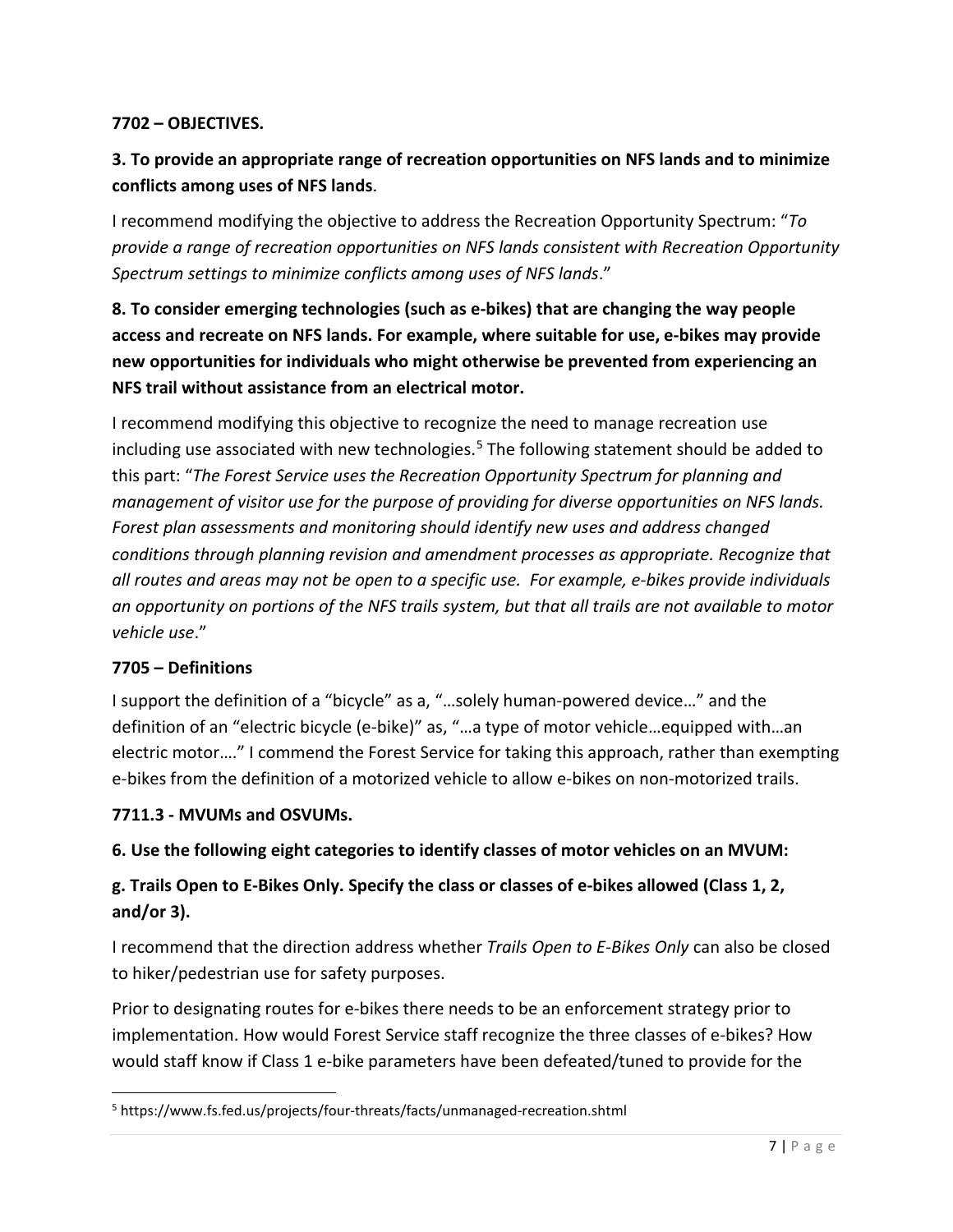power of a Class 2 or 3 e-bike? Possibly, the Forest Service should assume for decision making that any route designated for e-bike use will be subject to some level of use by all classes of ebikes.

## **7715.03 – Policy.**

**9. Consider emerging technologies (such as e-bikes) that are changing the way people access and recreate on NFS lands. For example, where suitable for use, e-bikes may provide new opportunities for individuals who might otherwise be prevented from experiencing an NFS trail without assistance from an electrical motor.**

I recommend the following revision to this part: "*The Forest Service uses the Recreation Opportunity Spectrum for planning and management of visitor use for the purpose of providing for diverse opportunities on NFS lands. Forest plan assessments and monitoring should identify new uses and address changed conditions through planning revision and amendment processes as appropriate. Recognize that all routes and areas may not be open to a specific use. For example, e-bikes provide individuals an opportunity on portions of the NFS trails system, but that all trails are not available to e-bikes*."

## **7715.5 – Criteria.**

**3. Specific Criterion for Trails. In addition to the general and specific criteria in FSM 7715.5, paragraphs 1 and 2, consider and document existing Trail Management Objectives (TMOs) before making designations of motor vehicle use under Subpart B or OSV use under Subpart C that would add vehicle classes on NFS trails.**

Designations must be consistent with the established ROS class and compatible with National Scenic and Historic Trail nature and purposes and the established carrying capacity.

**4. Specific Criteria and Guidance for Designating E-Bike Use on Trails. In addition to the general and specific criteria in FSM 7715.5, paragraphs 1 through 3, when designating trails for e-bike use (FSM 7705), consider and document the following:**

# **a. Whether and the extent to which the trails are managed for bicycle use or bicycle use is allowed (FSM 7705).**

Recommend changing to: "*Whether e-bike use would be consistent with established ROS class, if e-bike use would be consistent with the provisions of the National Trails System Act, and if bicycle use is allowed under the applicable TMOs."*

**b. For trails that are managed for bicycle use or where bicycle use is allowed, the extent to which effects from e-bike use are comparable to effects from existing bicycle use, accounting for, as appropriate, differences in speed; potential effects from increased or concentrated use; and any site-specific considerations.**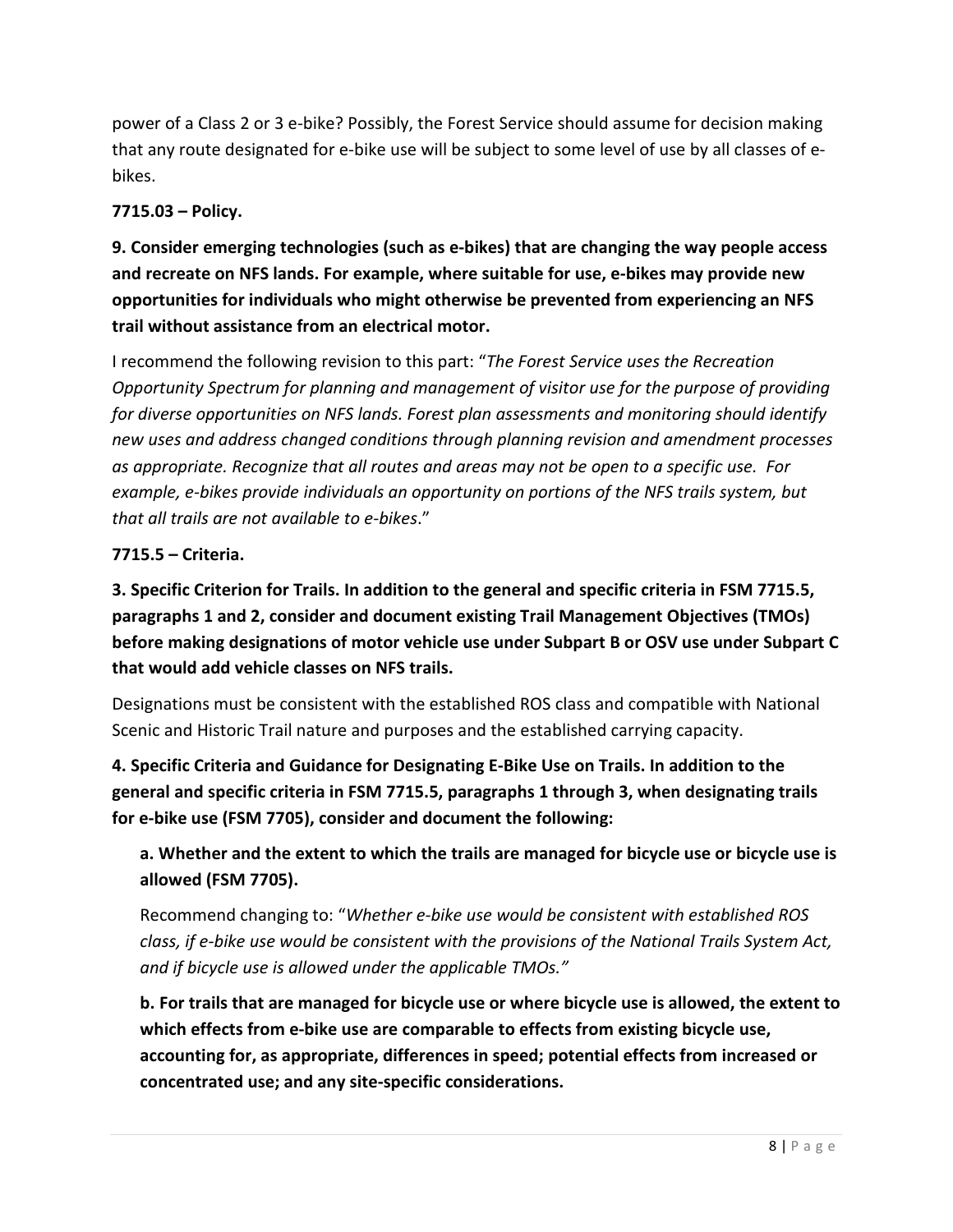Baseline analyses should address whether existing mountain bike use is being managed consistent with the established ROS class and if existing bicycle use is protecting desired experiences for those seeking quality hiking and horseback riding experiences on shared use trails.

## **c. Whether a programmatic environmental analysis may be feasible and more efficient due to similarities in effects of bicycle use and e-bike use.**

Any analysis of e-bike designation decisions must include adequate site-specific analysis under NEPA and the required application of the minimization criteria and other travel management requirements. A key safety consideration is the speed differential between bikers, equestrians, and pedestrians.

# Part 4 continued: **Consider designating a class or classes of e-bike use, as appropriate, on NFS trails managed for bicycle use or where bicycle use is allowed, where effects from e-bike use would be comparable to effects from bicycle use**.

Existing use may not be achieving desired ROS setting characteristics. Bicycles are not currently being effectively managed on many shared use trails, which has led to conflicts among users. Therefore, using existing bicycle use as the benchmark for analyses is inappropriate. In addition, National Forests and Grasslands face a unique set of conditions and challenges and that is why site-specific and not programmatic analyses is critical to the e-bike designation process. I am opposed to broad programmatic analyses for e-bike designation decisions.

# Part 4 continued: **E-bikes are not allowed on a National Scenic Trail unless a regulatory exception authorized by the National Trails System Act is met or there is an exception in the enabling legislation for the trail.**

FSM 7715 policy should instead simply state, "*E-bikes are defined as motor vehicles for the purposes of addressing the requirements of the National Trails System Act*. *FSM 2350 has more information about National Scenic and Historic Trails.*"

# *NEW* **– 5. E-Bikes are not allowed in established Primitive and Semi-Primitive Non-Motorized ROS settings. FSM 2310 has more information about the Recreation Opportunity Spectrum.**

The Forest Service uses the recreation opportunity spectrum to define recreation settings and categorizes them into six distinct classes: primitive, semi-primitive non-motorized, semiprimitive motorized, roaded natural, rural, and urban. The 1986 ROS Book which informed the planning rule and planning directives describes that "*motorized use is not permitted*" in Primitive and Semi-Primitive Non-Motorized ROS settings.

I wish to thank the Forest Service for clearly recognizing that e-bikes are motor vehicles subject to the requirements of 36 CFR § 212 Travel Management regulations, and thank you for this opportunity to comment on the proposed FSM 7700/7710 directives.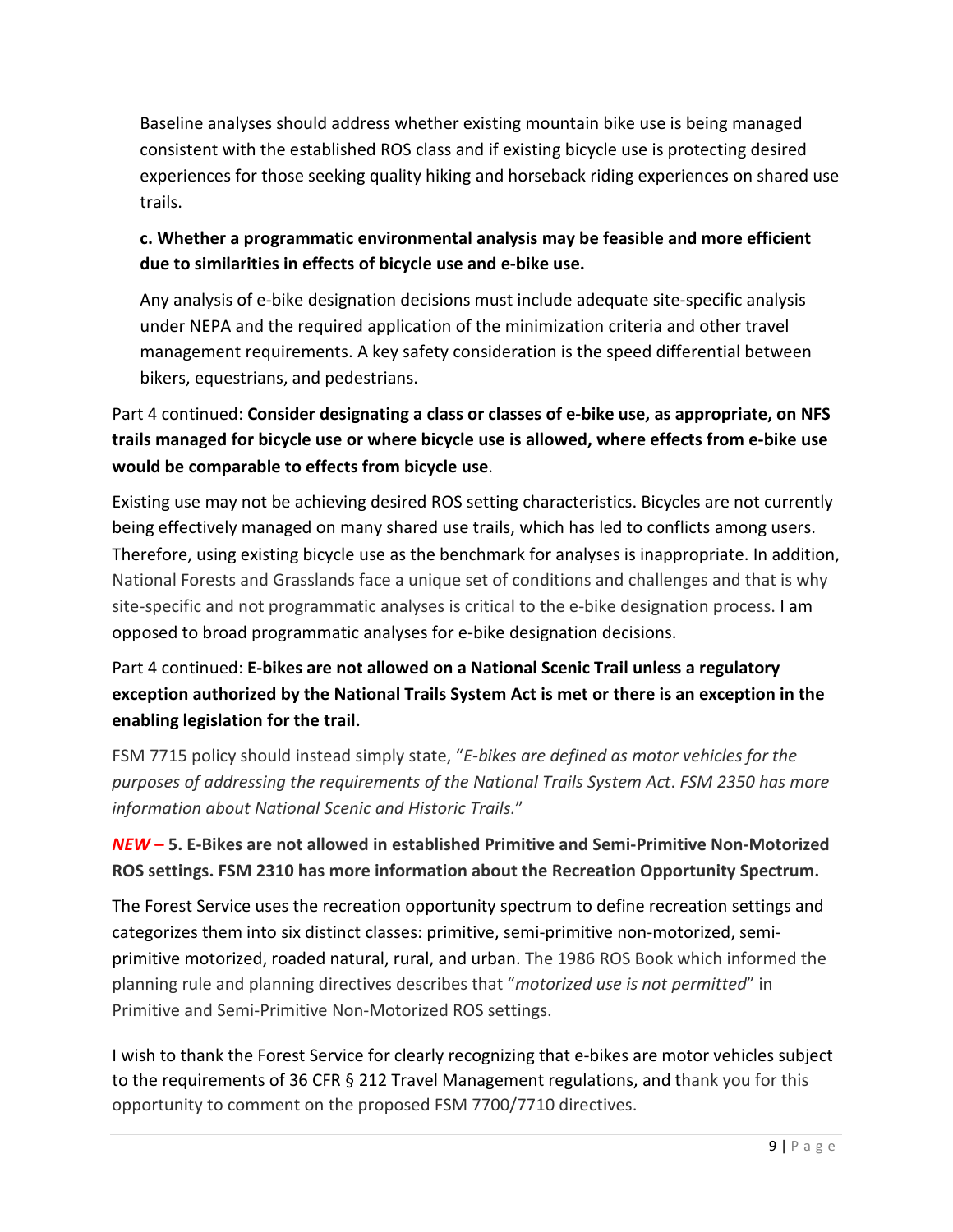Tina Johna Terrell, Associate Deputy Chief, NFS Attn: Director, Recreation Staff 1400 Independence Avenue SW Washington, DC 20250–1124

Greg Warren PO Box 2322 Frisco, CO 80443 October 26, 2020

#### <https://cara.ecosystem-management.org/Public/CommentInput?project=ORMS-2619>

Your comment has been received by our system on 10/26/2020; Your letter ID is ORMS-2619-3567-7208.

These comments supplement letter ORMS-2619-3567-5490 regarding the proposed FSM 7700 and 7710 E-bikes directives (FR Doc. 2020–21128).

Federal Register Notice (Vol. 85, No. 186) states, "*E-bikes have become increasingly popular nationwide among outdoor recreationists on NFS and other federal lands. E-bikes expand recreational opportunities for many people, particularly the elderly and disabled, enabling them to enjoy the outdoors and associated health benefits*."

This simple statement could be misleading or is at least incomplete. The 45-65-year-old is the biggest demographic for e-bikes, but there are many younger enthusiasts who want to add an electric mountain bike to their collection and the younger category has become mainstream. The e-mountain bike is growing rapidly as the younger generation shows great interest in trekking and recreation activities. There is an increasing interest of people toward performance-based adventurous sports, which, in turn, is projected to increase the demand for e-MTB. Long rides over the hills are becoming easier, and steep terrain can be conquered with much less effort. Longer distances can be achieved with the same amount of effort as that on flat ground and all of this is attracting even keen mountain bikers to the e-MTB. Marketing of e-MTBs as dirt-throwing adrenaline machines dominates with no indication that the elderly and disabled market is important.

Steve Anderson in Cycle Volta describes, "*To get some perspective for what power means in human terms, we can look at how many watts a typical rider uses on a standard bicycle. Just pedaling along at a typical cruising speed for a non-sporting rider (about 9 mph) takes about 30 watts, about the same energy as normal walking. Go up to 20 mph, and thus rapidly increasing aerodynamic loads, and 220 watts is needed—more than most non-athletes can sustain. Riding up a mild 10 percent grade at just faster than a walking pace takes 150 watts—enough to have most riders breathing and sweating heavily. Tour de France quality racers, though, can put out 400 watts for an hour. The 750 watts allowed for e-bikes under US regulations means we can all have the legs and lungs of a professional bicycle racer*."

Joe Vadeboncoeur, retired from Trek Bicycle Corporation and president of a user group, said that the existing e-bike legislation doesn't take mountain bike trails into account; he favors the